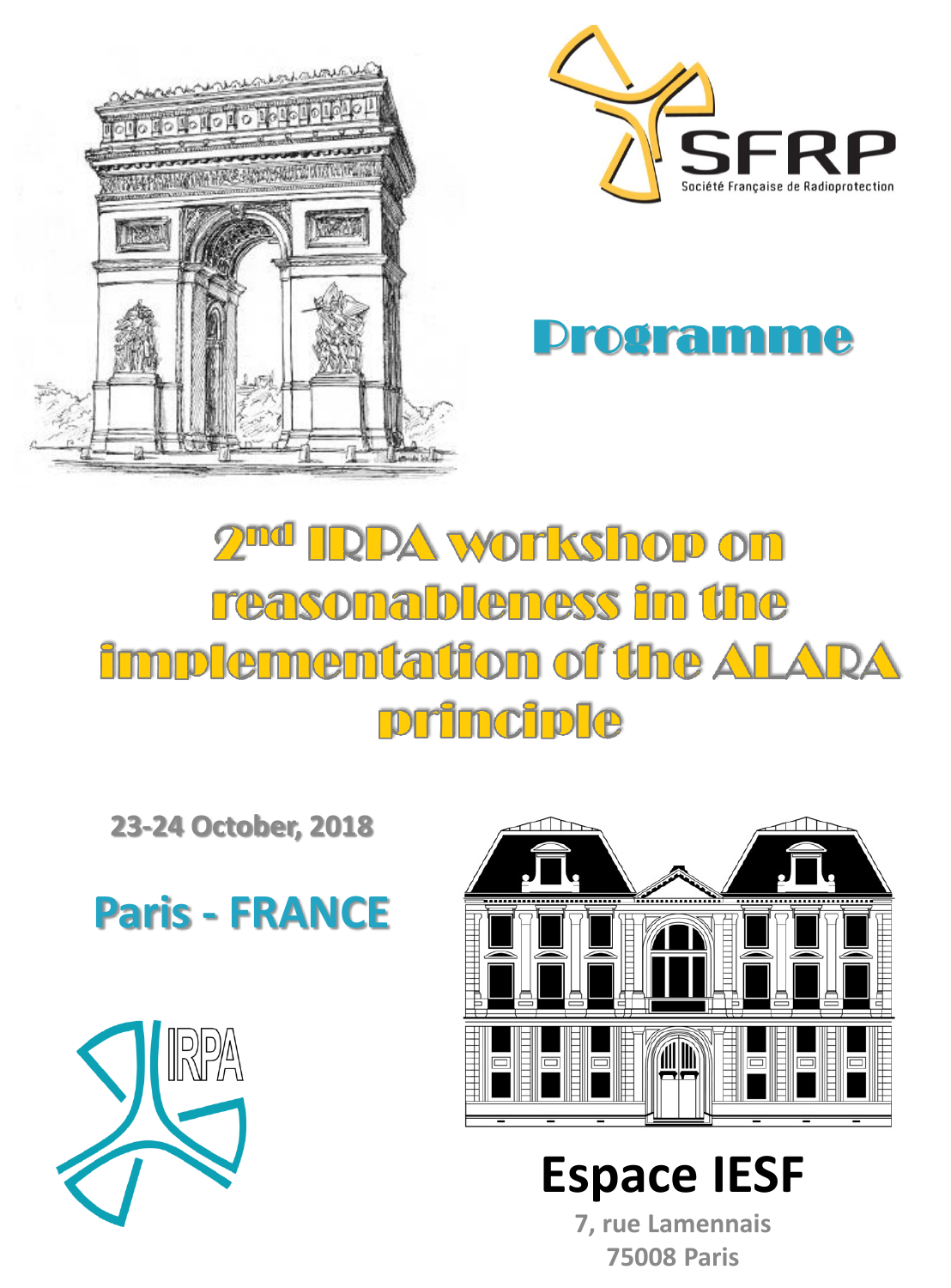

### **Context**

Optimisation principle is the cornerstone of the Radiological Protection (RP) system. However, it is recognized that the "reasonable" level of protection according to the ALARA principle is not easy to demonstrate. Taking into account the benefit of feedback experience from different countries and complementing IRPA's reflection in the 2016 IRPA letter on the evolution of the RP system, SFRP proposed an initiative on the search for reasonableness. This initiative was agreed during IRPA 14 Congress in Cape Town in May 2016. A first workshop was organised in Paris the 23-24 February 2017. Several attendees, from European, Japanese and Korean RP Societies, and International Organisations (IRPA, ICRP, NEA, WHO, EAN) shared their experience.

The objectives of the first workshop were to review the foundation of the optimisation principle (ICRP system, ethical dimensions, ALARA culture) and examine the practical implementation of this principle in 3 sectors: nuclear, medicine, existing exposure situations (radon, radium, postaccident). The participants tried to answer the question: how low is low enough? The main conclusions of the first workshop were that in all sectors, optimisation remains a challenge and that optimisation is a deliberative process to achieve a reasonable "compromise" with all (informed) stakeholders. The synthesis of the first workshop was published in "Radioprotection" (2017, Vol 52, N°4).

With the second workshop, the objective is to show how the search for reasonableness can be practically done through continuous dialogue. The workshop will be focused on case-studies:

- **Related to public, occupational and patient exposure (e.g. discharges, waste, legacies, medical procedures);**
- **In the 3 sectors (nuclear, medical, existing exposure situations);**
- **Showing the involvement of stakeholders including capacity building.**

#### Programme committee: corresponding members

- **Marie-Claire Cantone (AIRP Italy)**
- **Roger Coates (IRPA)**
- $\blacksquare$  John Croft (SRP UK)
- **Eduardo Gallego (SERP Spain)**
- **Franck Hardemann (ABR Belgium)**
- Klaus Henrichs (FS Germany)
- Jean-Francois Lecomte (SFRP France)
- Bernard Le Guen (SFRP & IRPA France)
- Christophe Murith (FS Switzerland Germany)
- Thierry Schneider (SFRP France)
- Fernand Vermeersch (European ALARA Network)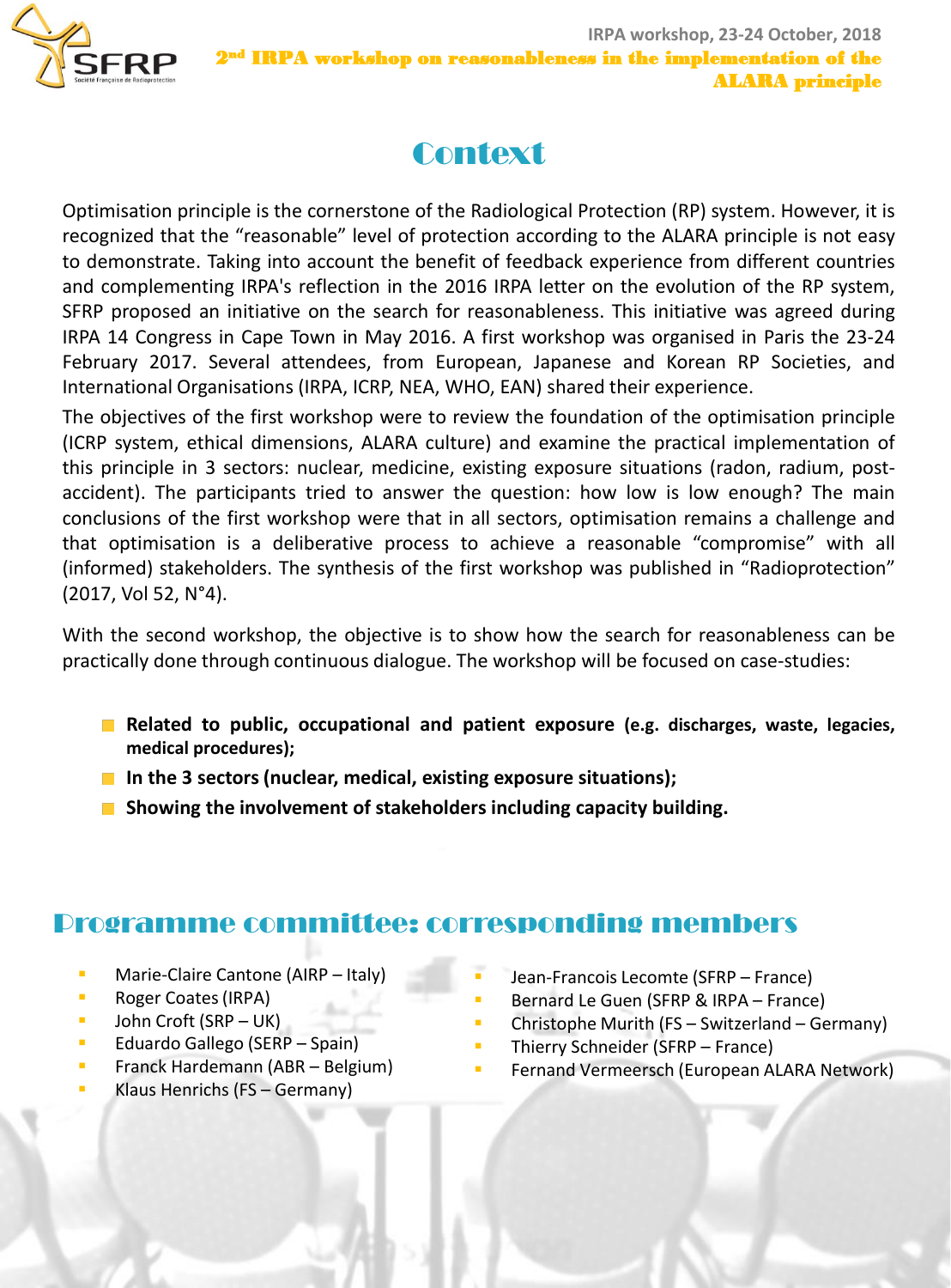

| <b>Programme</b>                          |                                                                                                                                                                                                                                                                                                                                                                                                                                                                                                                                                                                                                                                                                              |  |
|-------------------------------------------|----------------------------------------------------------------------------------------------------------------------------------------------------------------------------------------------------------------------------------------------------------------------------------------------------------------------------------------------------------------------------------------------------------------------------------------------------------------------------------------------------------------------------------------------------------------------------------------------------------------------------------------------------------------------------------------------|--|
|                                           | Tuesday, 23 October 2018                                                                                                                                                                                                                                                                                                                                                                                                                                                                                                                                                                                                                                                                     |  |
| 08:00<br>09:00<br>09:15<br>09:30          | <b>Welcome and registration</b><br>Welcoming address (Bernard Le Guen) ; Introduction (Roger Coates)<br>Feedback from 1 <sup>st</sup> workshop ALARA in February 2017 (Jean-François Lecomte)<br>Plenary session : case studies in nuclear sector (Chair : Thierry Schneider)<br>• 09:30 Relationship between EDF and its contractor Comex in the optimisation process for the<br>replacement of pressurizer electrical heaters ♦ Joël Achard, France<br>10:00 Implementation of ALARA in the operation of a nuclear power plant ♦ Eduardo Sollet, Spain<br>$\bullet$<br>. 10:30 Examples of ALARA/ALARP and BAT in the UK nuclear sector, and challenges for the future<br>♦ John Croft, UK |  |
| <b>11:00</b><br>11:30                     | <b>Coffee-break</b><br>Plenary session : case studies in medical sector (Chair : Bernard Le Guen)<br>• 11:30 Province-wide dose optimisation in CT and PET-CT through a collaborative and multidisciplinary<br>approach, in Canada ♦ Manon Rouleau, Canada<br>. 12:00 Effective engagement of the CT department personnel of a public hospital in the<br>implementation of the optimisation principle ◆ Sotiris Economides, Greece<br>. 12:30 Image quality versus patient dose: analysis of the Italian case in the implementation of ALARA<br>in aortic CT angiography ♦ Osvaldo Rampado, Roberto Ropolo, Italy                                                                            |  |
| 13:00<br>14:00<br>15:30<br>16:00          | <b>Lunch</b><br>Plenary session : case studies in existing exposure situations (Chair : Jean-François Lecomte)<br>• 14:00 Radiological legacies of the Swiss watch industry: how far do you have to go too far?<br>♦ Christophe Murith, Switzerland<br>. 14:30 Radon programme of the Czech Republic - New findings and challenges<br>◆ Ivana Fojtikova, Ales Fronka, Katerina Navratilova Rovenska, Czech Republic<br>. 15:00 Monitoring of drinking water: search for "reasonable" level in Belgium after a few years of<br>surveillance programs ◆ Annie Vanderlinck, Belgium<br><b>Coffee-break</b><br>Plenary session : case Non-ionising radiations (Chair : Jean-François Lecomte)    |  |
| 16:30                                     | ● 16:00 ELF magnetic fields and childhood leukemia ♦ Emilie Van Deventer, WHO<br><b>Working groups session:</b><br><b>Working group <math>N^{\circ}</math></b> ton implementing ALARA in the nuclear sector<br>Chair: Caroline Schieber (SFRP)<br>Rapporteur: Eduardo Gallego (SEPR & IRPA)<br><b>Working group <math>N^{\circ}</math> on implementing ALARA in the medical sector</b><br>Chair: Stephane Jean-François (ACRP)<br>Rapporteur: Peneloppe Allisy (EUTERP)<br><b>Working group N°3</b> on implementing ALARA in existing exposure situations<br>Chair: Amber Bannon (SRP)<br>rapporteur: Yann Billarand (SFRP)                                                                  |  |
| <b>Wednesday, 24 october 2018</b>         |                                                                                                                                                                                                                                                                                                                                                                                                                                                                                                                                                                                                                                                                                              |  |
| 09:00<br>10:30<br>11:00<br>12:15<br>13:00 | <b>Working groups session</b><br><b>Coffee-break</b><br>Report of the working groups and general discussion<br>Conclusions and closure of the workshop (Bernard Le Guen)<br><b>Lunch</b>                                                                                                                                                                                                                                                                                                                                                                                                                                                                                                     |  |

**13:00 Lunch**